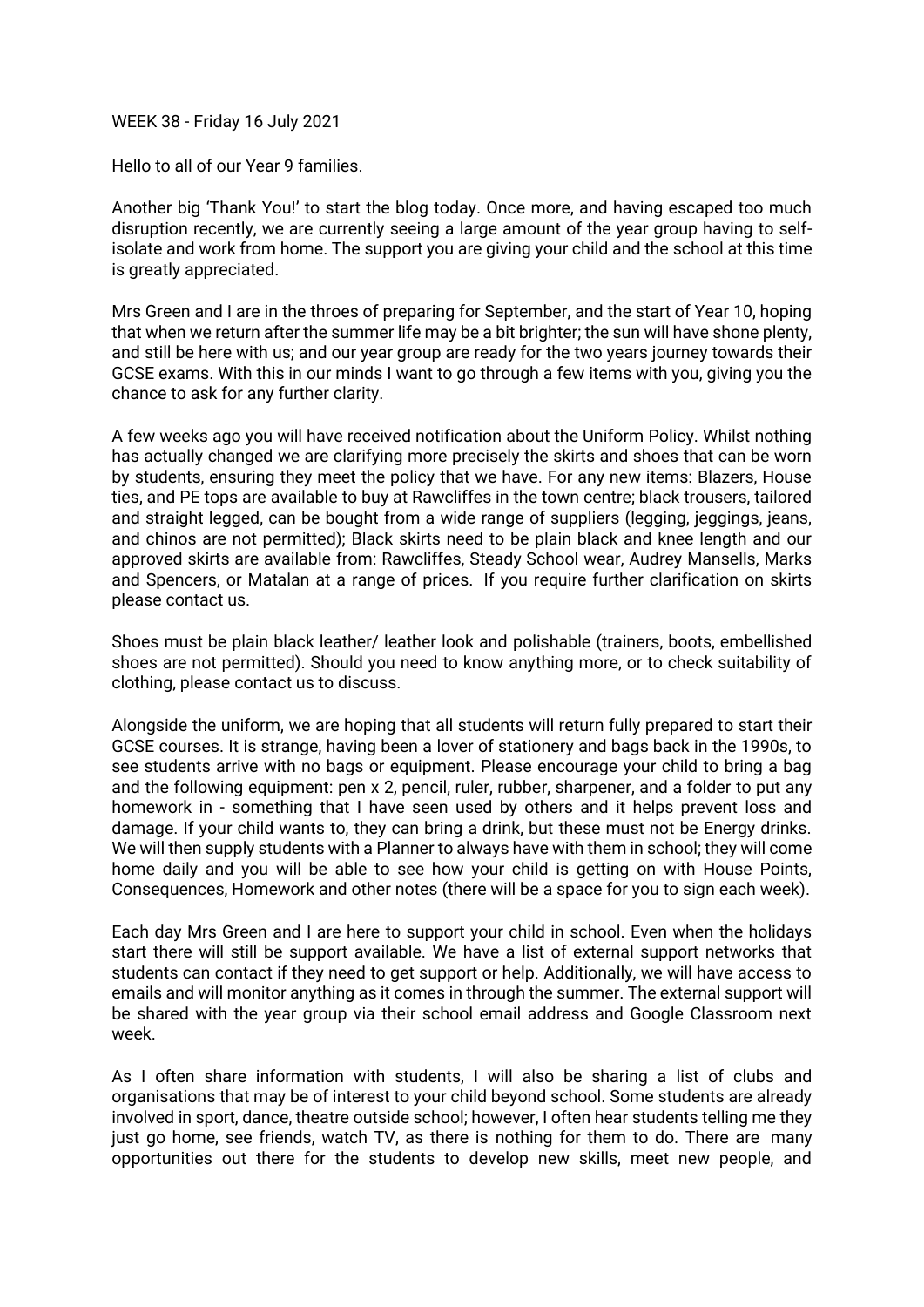experience new things. Again, I will share this list to them via email and post on Google Classroom- the document will have hyperlinks to websites and they can view at their leisure.

I hope that everything shared with you is clear and useful, but if there is anything you need to discuss please don't hesitate to contact us and we will do all we can to help you and your child.

Please have a lovely summer, continue to stay safe, and take care.

Mrs Todd Head of Year 9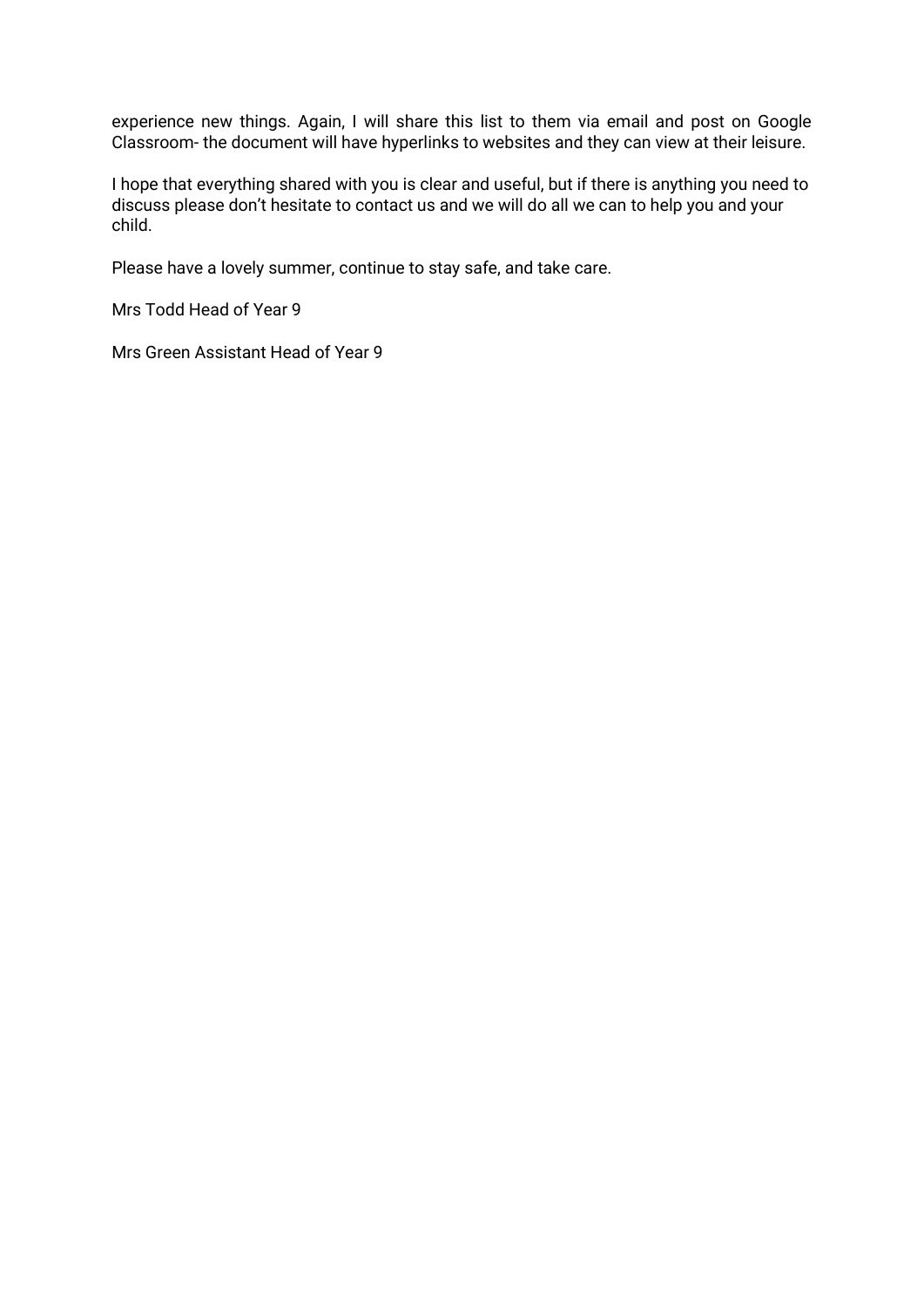#### WEEK 36 - Friday 2 July 2021

Hello to all Year 9 families,

As we enter July and approach the end of an unusual year, I want to start with an enormous 'Thank you' to everyone that works so tirelessly to support our students - both at home and when they are here at school. Working together is certainly making a difference for our students and, even though we have only been in post since January, I am really feeling that the level of collaboration between home and school has made some huge differences to the students' school experiences; 'Alone we can do very little, yet together we can do a lot.'

Having recently had a new telephone system put in place, Mrs Green and I are now getting the calls coming directly to us, so long as we are in the office, and it has been lovely to hear how much difference this has made to some families; one parent said, 'I cannot believe you have answered the phone. I didn't imagine I would get to speak to you straight away.' It made me smile that this was now possible for you all. Please know that both Mrs Green and I are always on the end of the phone or an email; we always endeavour to support you and your child as quickly as possible and we will always strive to find a way to solve a problem. We are aware that, due to busy working patterns, calling us isn't always easy, but please leave us a voicemail out of hours or drop us an email if that is an easier option.

There has been a lot happening for the Year 9s recently and I have been overwhelmed at the attitude of our students. Last week they were sitting their end of year assessments with some catching up this week following an absence. As I wandered around and checked the students were settled in their lesson, it was wonderful to see how focused they were on applying their knowledge to their exams. I have witnessed great levels of maturity, calmness, and independent focus on the tasks given to them. The great attitudes shown now will certainly serve them well in 2 years time.

In tutor time we have continued to complete work on our core value 'Respect'. This week students have been looking at how the language they use matters when it comes to showing respect. One topic was how the words they use can cause upset or harm to others, and then discussing how the messages could be shared in a kinder way, more respectful of feelings.

We have also spent time reminding students of the need to be organised, especially as we end Year 9 and prepare for Year 10 next year. We have had a number of students forgetting equipment, planners, and losing shoes recently. We have listened to cries of, 'My mum moved it.', 'I think I left it at… and they cannot bring it back to me until the weekend.' and 'It's not my fault!'. Both Mrs Green and I are now responding with a reminder of the need for personal responsibility for their possessions and behaviours, and it is nobody else's fault. Hopefully together we can combat this and get them fully prepared for September.

Thinking about September, hopefully normality might resume in our day to day school life. Last week Mr Groak shared a uniform update with students and in a letter to you. As far as the policy stands, there are no changes to the uniform itself; however, we have sourced a range of skirts that are now approved. Recently there has been a surge in stretchy skirts and these are not in line with the policy, hence the need to tighten up on the styles accepted. The skirt styles are on show to students in the centre of the school. I would also like to remind you that shoes should be plain black leather/ leather look polishable, with no embellishments or decoration. If there is anything you are unsure about, when starting to source new items, please do not hesitate to contact us.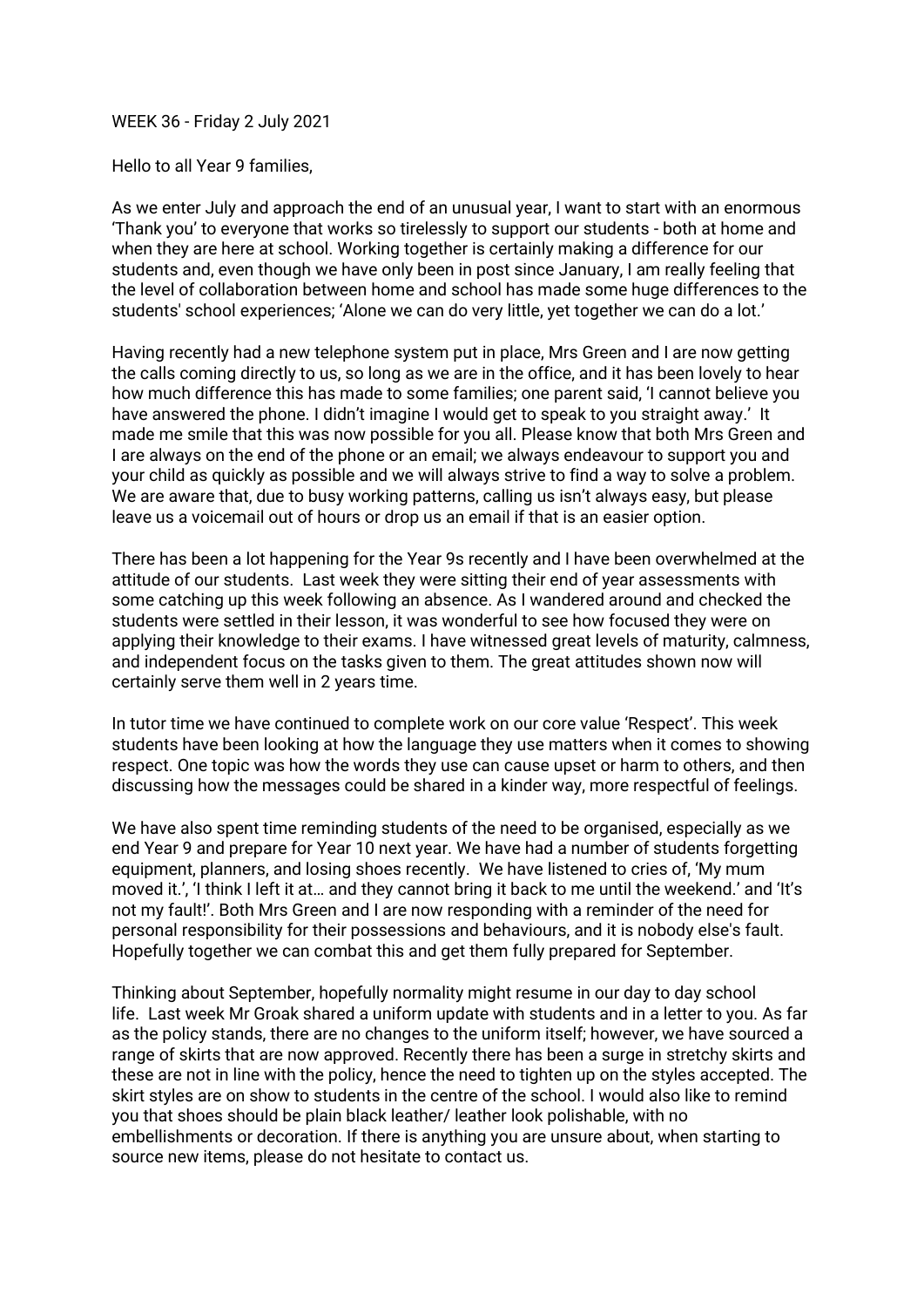Stay safe, have fun, and take care.

Mrs Todd Head of Year 9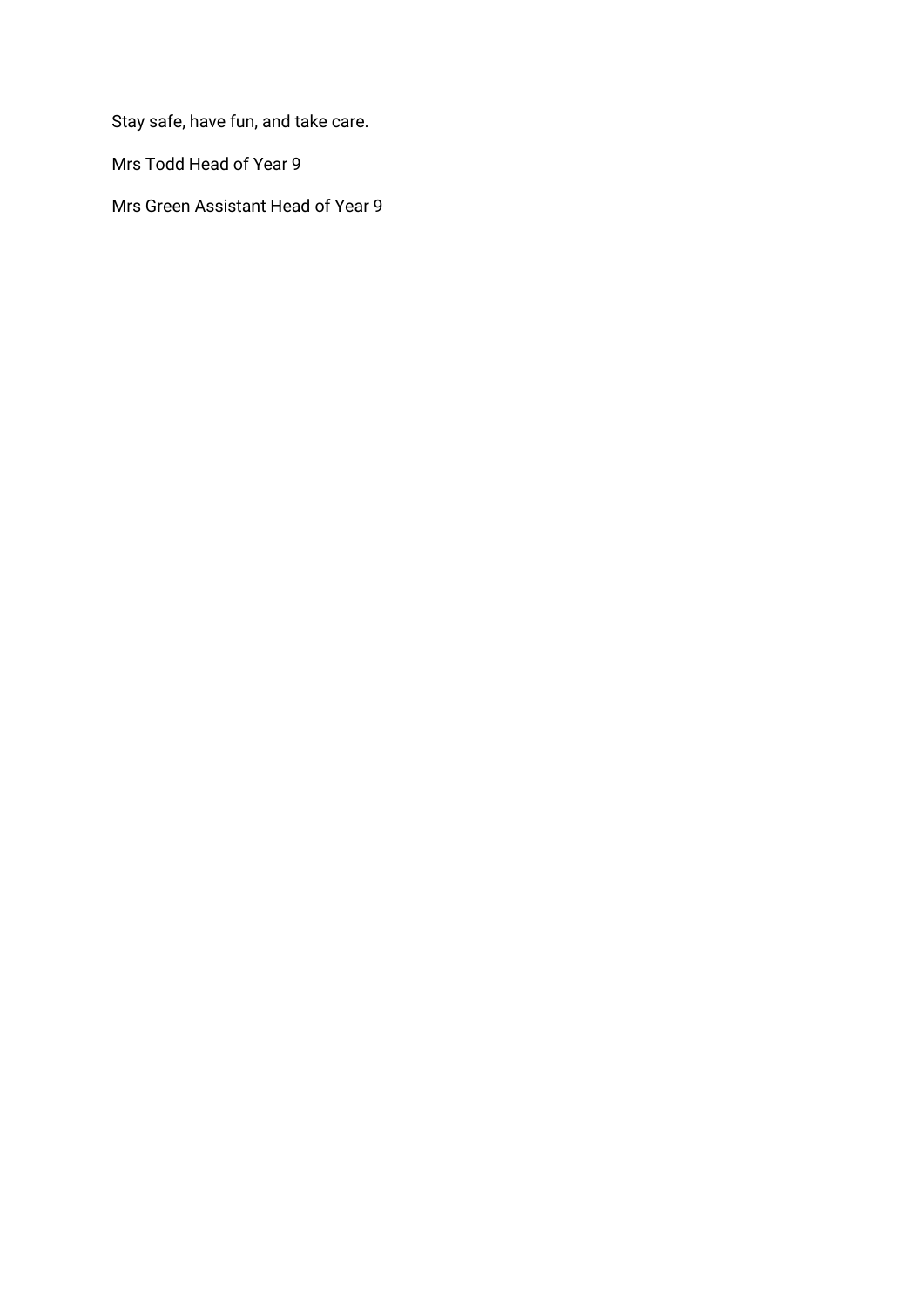WEEK 34 - Friday 18 June 2021

Hello to all of our Year 9 families,

It has been a while since I last wrote my blog, and the Whit Week half term break seems like a distant memory; however, the sun certainly shone and gave many the opportunity to get out as families, hold BBQs, and enjoy time at the coast or in the countryside - I hope you were able to make the most of the time together.

Returning from the break, the final half term has had a lovely, positive start for many of our year 9 students. We have moved to a new scheme to run during tutor sessions and there is a huge focus this half term on teaching our students the importance of respect, and exploring the various situations that can arise from having a lack of respect. Students were asked to consider a slogan last week that could be used in their tutor groups; we have had a few different slogans within the year group: 'Give it to get it", "Respect others as you would expect to be respected", to mention a couple.

The conversations have been really engaging as I have wandered around the groups and the ability to demonstrate respect is becoming clearer. Last week, as we returned from lunch, year 9 made us extremely proud. They were all approaching the building, reluctantly as the sun was glorious, and took it upon themselves, on three separate occasions, to stop and give way to 6th Form and year 8 students who had to pass by our entrance to access their own areas. The smile on my face was beaming as I praised them for their great level of respect. One of the key messages I have added during discussions with students has been, *"Show respect even to people who don't deserve it; not as a reflection of their character, but as a reflection of yours." (Dave Willis).* We will continue with this work in the coming weeks and I am hoping to see respect across the year group increase- for themselves and others.

Beyond tutor time, in lessons students have been preparing for their end of year assessments. These take place next week in the majority of their subjects. Teachers have been sharing resources, via Google Classroom, and discussing the importance of revision and preparation. With two years to go until their GCSEs we are trying to develop and instil good habits of how to revise and manage time. It is important to help our students do this to prevent them burning out in the future. Free time is equally important.

During break and lunch it has been lovely to see how students are making the most of the delightful outside space we have. Their free time in the sunshine seems to be maximised using their time to relax and have fun. Meandering outside with the year group, we have seen great potential for an awesome year 10 Cricket Team next year; watched more students involve themselves with football and other sporting activities; seen the revival of daisy-chain creations; and witnessed a lot of students busting-moves to some great tunes (including some classics from the 90s being played.) This use of time is great for their mental and physical health, and some students are starting to consider joining clubs as Lockdown will hopefully ease for the summer.

Thinking about other ways to spend freetime, some students have asked what clubs are out there beyond school that they can involve themselves in. Through social media research recently I have found a netball team for my daughter to attend and my son has joined the Army cadets. If your child is looking for something different to do, that keeps them away from screens and the confines of their bedrooms, I cannot praise the networking with others to find something for them to do- there is so much available in our local area.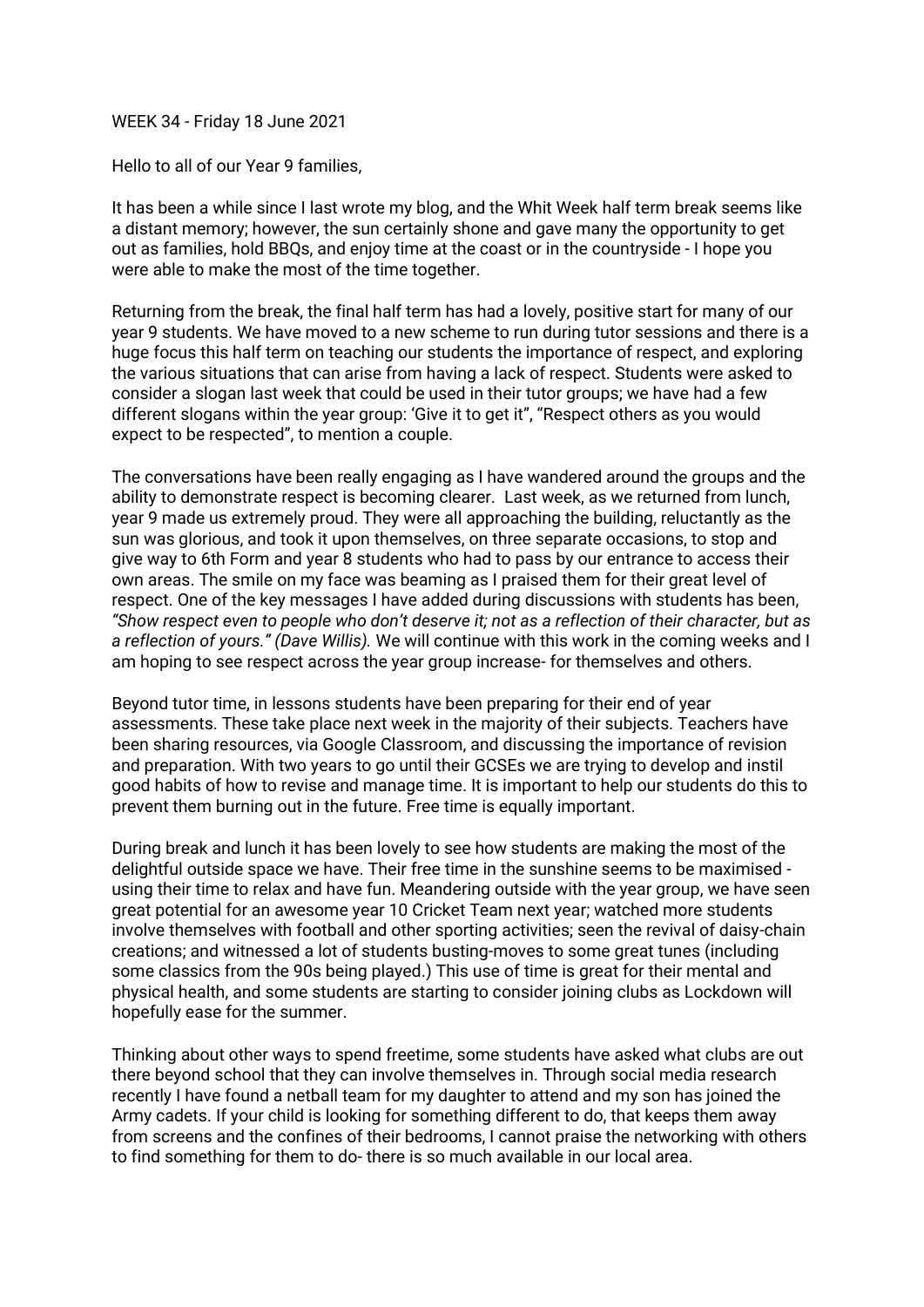Please remember we are here to help as much as we can, stay safe, and take care.

Mrs Todd Head of Year 9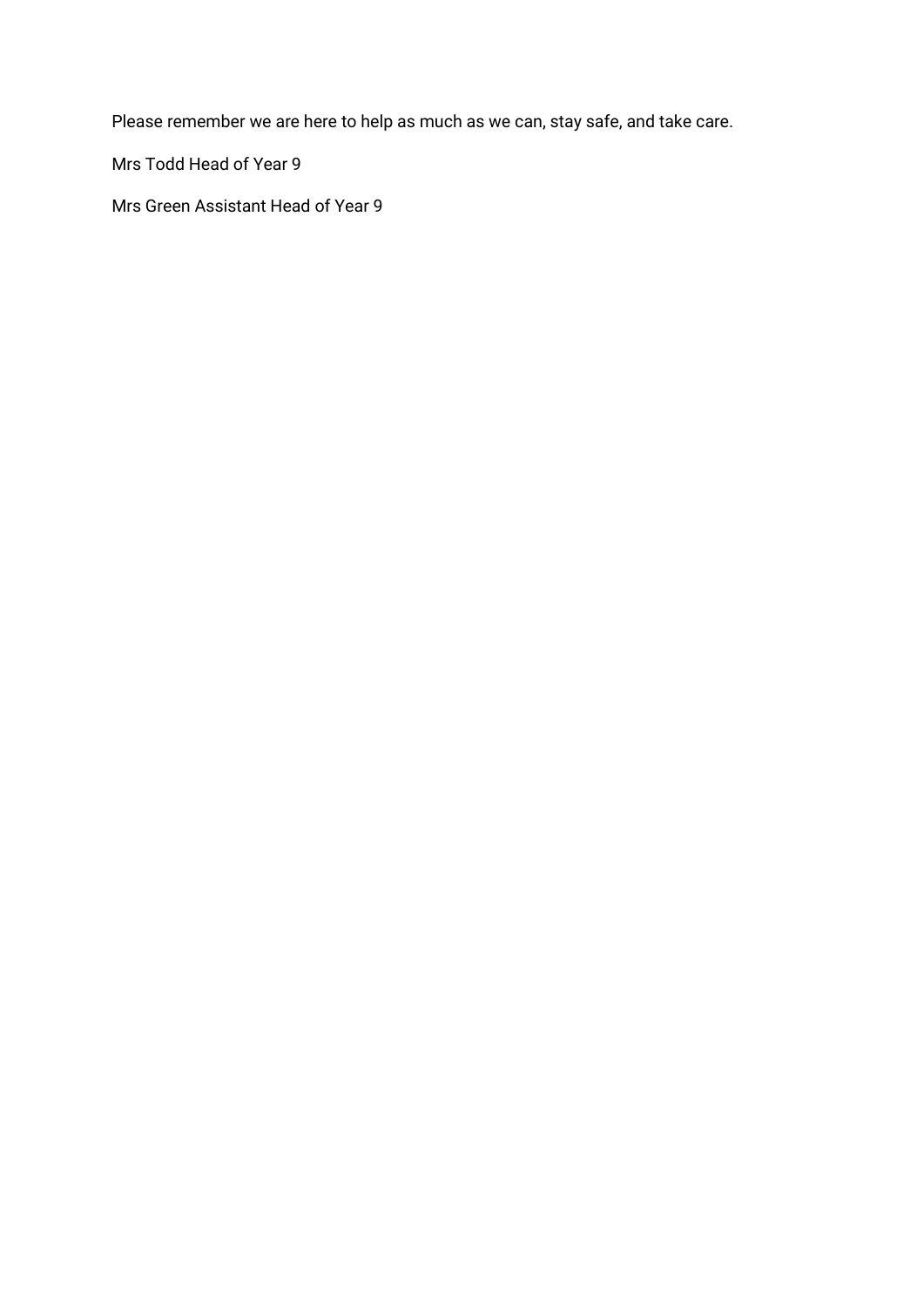### WEEK 32 - Friday 28 May 2021

Hello to all Year 9 families,

I hope everyone is well. Regarding the search for the Sunshine that I mentioned in my previous blog, it has been found and will apparently be joining us all for the bank holiday weekend and half term; thank you for those of you who have searched the skies in the past two weeks.

Students in Year 9 have coped very well with the abundance of rain in the past two weeks. They have shown resilience to the weather in the morning, getting lined up swiftly and entering the building sensibly. With Year 11 sitting their final assessments, the year group have had to relocate zones at break and lunch time, this has been done with maturity and common sense - using the canopies, and in some cases the trees, for shelter. It has also been nice to see students, not deterred by the rain, still enjoying a game of football although as a mum myself I have cringed at the amount of mud worn by students as they have returned to lessons.

In tutor time over the past two weeks we have looked at Sleep, Mindfulness, and issues around Black Lives Matter. The discussions in tutor rooms have been vibrant, engaging, and some really clear understandings and opinions have been shared. The topic of sleep was quite an eye opener, no pun intended, as we discussed the vast range of sleep patterns with our students; some of the year group have fabulous patterns, whilst others appear to be getting less than 5 hours sleep a night; we have discussed the reasons sleep is so necessary and what is keeping them awake, with a lot of reasons being linked to 'too much going through my mind' or 'notifications on my phone' being two of the most common. From this we have made suggestions to turn wifi/data off before sleep, and to keep a notepad by the bed to write down things that are keeping their minds occupied. Hopefully these ideas have been taken onboard and sleep will improve overtime.

This week I have also been looking at the attendance of the year group. In my virtual assembly this week I discussed the need to try and improve attendance during the summer term, as when lessons are missed a number of them start to struggle in lessons and their confidence dwindles. Students with 100% attendance have been recognised today with a little treat, whilst those between 96% and 99% were entered into a draw (if they collected a raffle ticket during tutor) and have also had a treat. In the final summer term Mrs Green and I will be meeting groups of students who have 'lower than hoped for attendance' to discuss ways that we can support them. If your child is having issues preventing them from coming to school please let us know, as we want to do all we can to help them.

I hope you and your families have a lovely weekend and enjoy the sunshine next week. Stay safe, have fun, and take care.

Mrs Todd Head of Year 9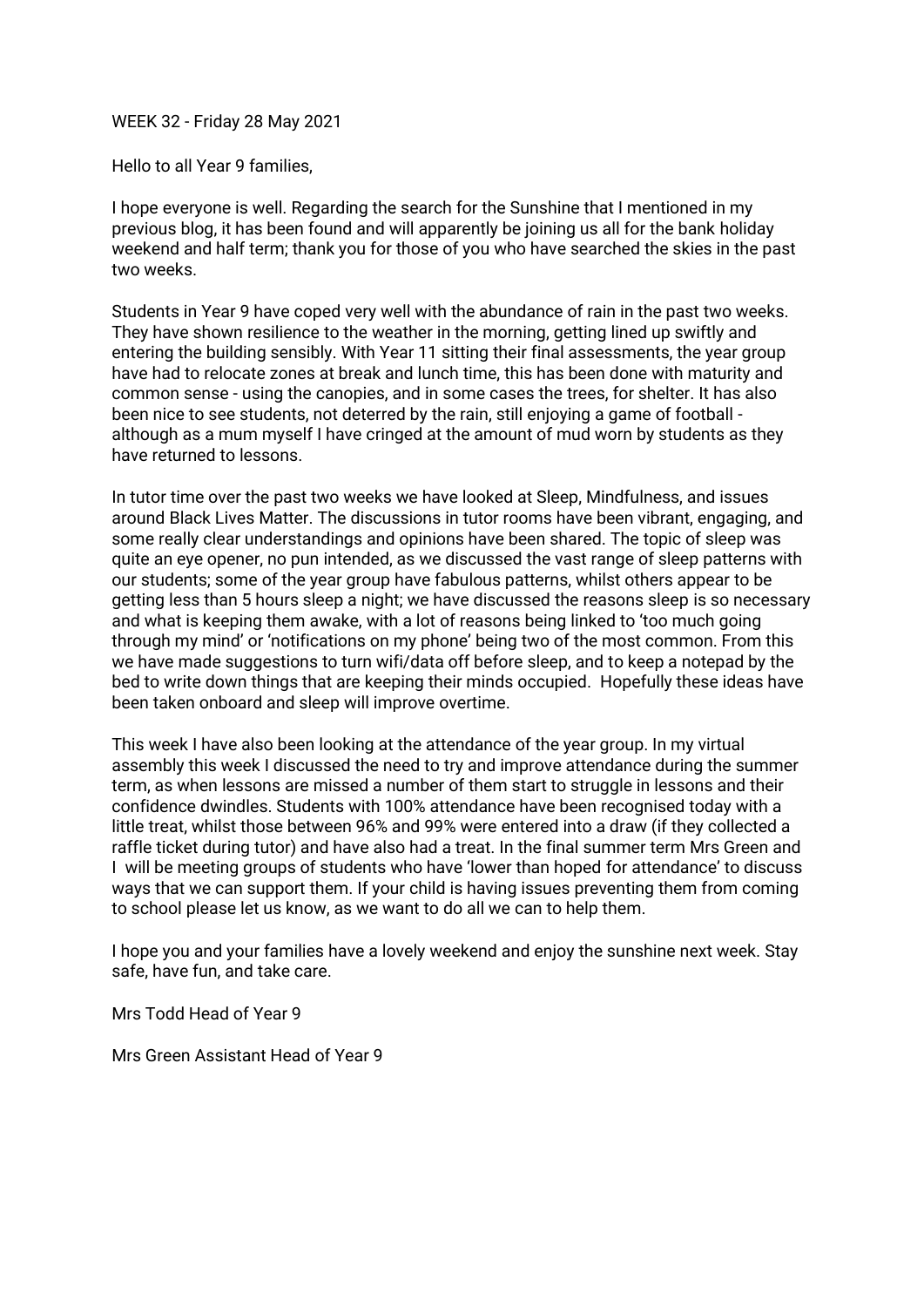## WEEK 30 - Friday 14 May 2021

Hello to all Year 9 families,

Somebody has reliably informed us that we are in the throngs of spring, and that summer is close… If you find spring lurking in your area please send it our way, as students are in a complete muddle with their daily attire and are either too warm or too cold.

Beyond the ever changing weather, the year group are doing very well. Having done assemblies that focused on our school values and their futures, students in Year 9 have been discussing extra curricular ideas; exploring the Duke of Edinburgh award; and talking about initial ideas of pathways and careers. With us only being weeks away from the end of term, and the students starting to think about Year 10, Mrs Green and I have been very impressed by their levels of maturity and improving belief in themselves.

Respect, kindness and resilience are values that we are encouraging students to promote daily, reminding them that *'Manners do not cost anything'*, *'One kind act leads to another'*, and *'Courage doesn't always roar. Sometimes courage is the quiet voice at the end of the day saying 'I will try again tomorrow'*. I have also shared two thought-inspiring videos to groups this week and thought I would share them with you as well:

https://www.youtube.com/watch?v=PT-HBl2TVtl Kindness

# <https://www.youtube.com/watch?v=mTsvSAItPqA> Respect

Tutors have told us that watching these videos has led to some great discussions and conversions during their sessions. The kindness video brought a tear to my eyes as I watched the spread of kindness.

As we move forward towards the half term break, and beyond to the end of July, Mrs Green and I are looking forward to further developing the way we support the year group with things to meet their needs, taking onboard thoughts and ideas. To help us do this I gave each tutor group a questionnaire to complete. Students have been discussing: reward ideas, things that are going well, things that they feel are issues to be addressed, topics they wish to know more about, how many use their school email, and anything else they want us to do or be aware of. I will start looking through responses over the weekend and discuss the key areas with tutors and their groups next week.

Please stay safe, take care, and remember we are here to help all students. If there are any concerns or worries at home please remind your child of this and you can also email us to let us know hoyyear9@hessleacademy.com.

Mrs Todd Head of Year 9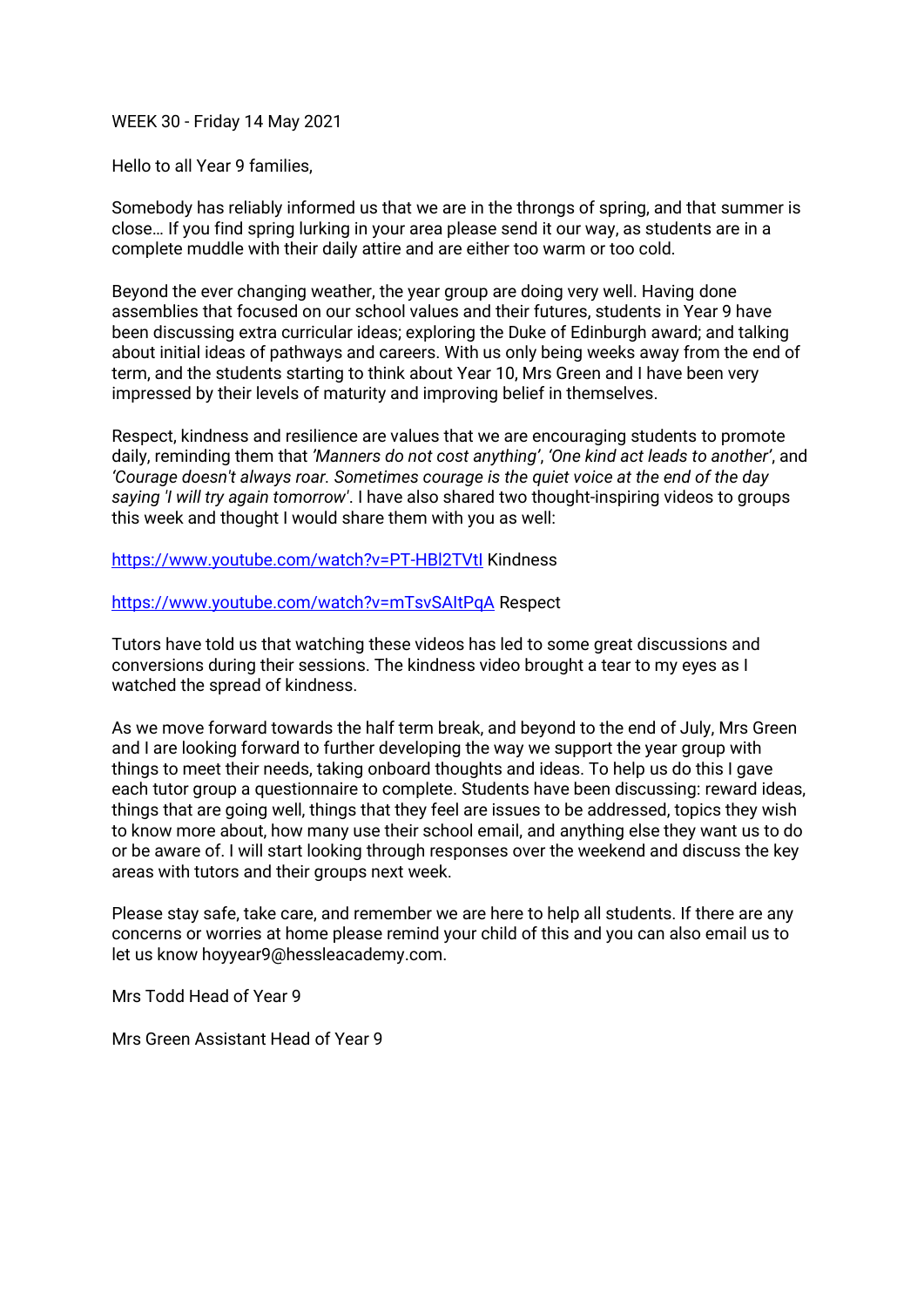WEEK 28 - Friday 30 April 2021

Hello to all students, parents, and Year 9 families

It has been another couple of busy weeks with our year group and this week gave me the first opportunity to hold assemblies for the students in Year 9. These have been done in small groups - three tutor groups at a time and key messages shared.

Within the assemblies, I have explained the importance of our students understanding they are unique, everybody is different, and that is absolutely fine; there were some bewildered faces with the first slide which displayed images of Noah's Ark, varied carrots, and wildflowers, but they were quick to establish why they had been chosen. I moved on to discuss the importance of Kindness, Respect, Resilience, and being makers of their own destiny.

I told students to think positively and adapt the following words:

FAIL- First attempt in learning

END- Effort never dies

#### NO- Next opportunity

Additionally, I have had the chance to present the Duke of Edinburgh award to the year group. We run the scheme as a school and give students a chance to develop new skills and have lots of fun. If your son or daughter is interested in this and you would like to know more, you can find a presentation video on the year group Google Classroom. It is a wonderful opportunity for students and it helps to open doors in the future. I have asked any interested students to let me know next week.

I also used the assembly to discuss how students use Social Media and how we really need to develop a safer use of the internet by updating privacy settings, being aware of how there words can impact others and only having trusted contacts, captured in the message of 'Don't say anything online that you wouldn't want plastered on a billboard with your face on it'.

I hope that the messages shared with them this week have given them food for thought and helped them understand that we are here to help and support them.

As always, if you or your child needs our support then please don't hesitate to contact us

[hoyyear9@hessleacademy.com](mailto:HOYYear9@hessleacademy.com)

Have a lovely May Bank Holiday, take care and stay safe.

Mrs Todd Head of Year 9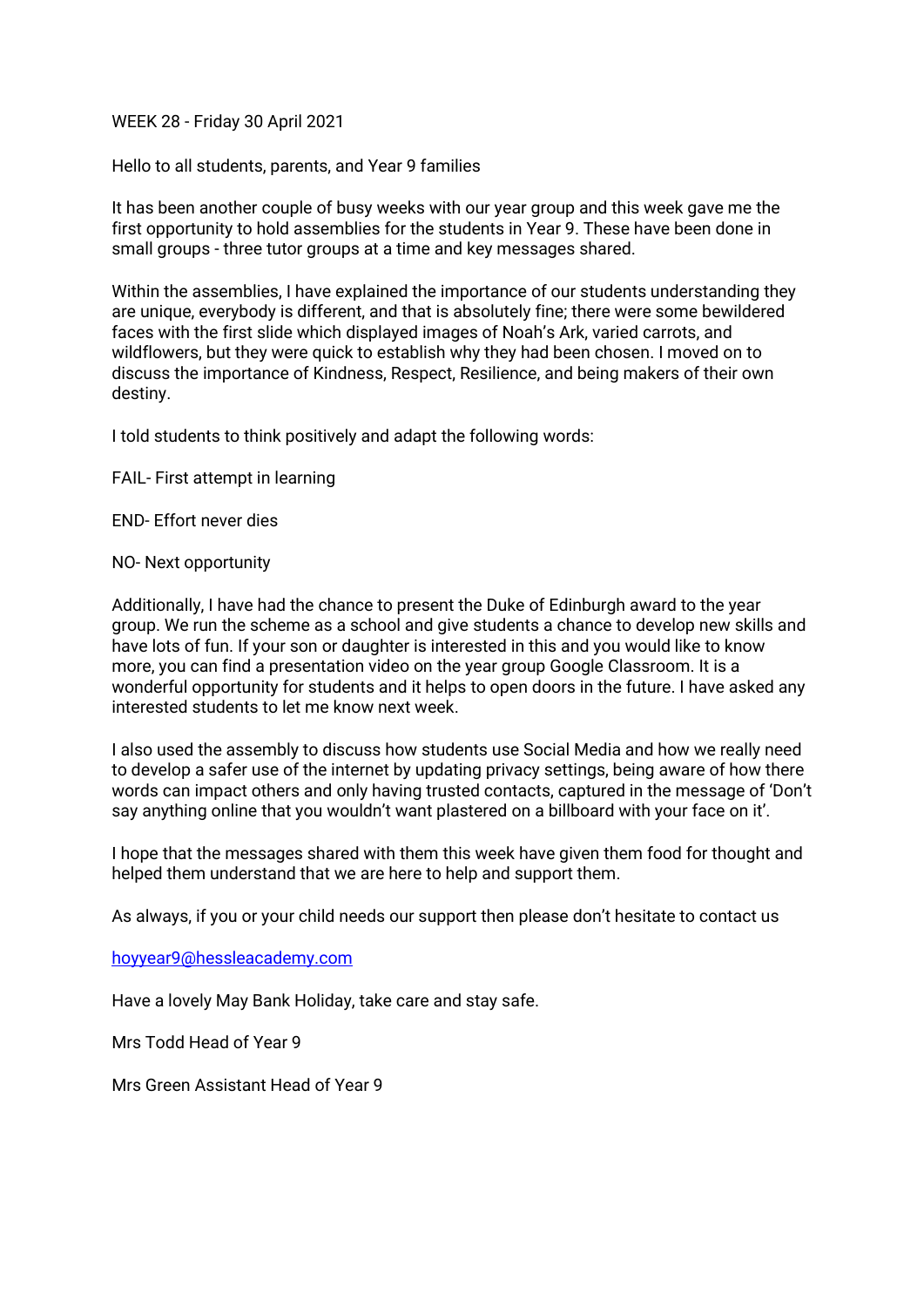WEEK 26 - Friday 16 April 2021

# **Hello to all our Year 9 students and parents.**

It feels a while since I last had a chance to talk about how life in Year 9 is currently going, and it is. In fact the time is flying.

After making a fabulous start following the second lockdown, students are now in full swing and it feels like they have never been away. As a whole, their commitment to being part of the school community and to their education is splendid and they are really engaging in their studies.

The year of Covid restrictions and limitations has, as we are all far too aware, been difficult for everybody. However, one thing that is standing out is the struggles it has caused with friendships and ways of communication amongst young people. In our office we have a poem on display that I seem to be referring to quite often as Mrs Green and I work to support the year group:

The world is filled with people who, no matter what you do, no matter what you try, will simply not like you. But the world is also filled with those who will love you fiercely. The ones who love you: they are your people.

Don't waste your finite time and heart trying to convince people who aren't your people that you have value. They will miss it completely. They won't buy what you are selling. Don't try to convince them to walk your path with you because you will only waste your time and your emotional good health. You are not for them and they are not for you. You are not their cup of tea and they are not yours.

Politely wave them along and you move away as well. Seek to share your path with those who recognize and appreciate your gifts, who you are.

Be who you are. You are not everyone's cup of tea and that is OK.

The poem is such a valuable reminder that sometimes we spend too long worrying about how people view us, rather than appreciating and enjoying time with those we care about.

Our year group is wonderful; they are friendly, funny, and maturing into wonderful young adults, but at times they dwell on negativity. Mrs Green and I will continue to work on their self belief, emotional and mental growth, and their experiences.

Lastly I have a few reminders for our students: Please remember equipment, planners, and masks. Uniform includes Black polishable shoes, and the only jewellery permitted is a watch and single stud in each ear. There have been a few cases of forgetfulness and we would appreciate your support with this.

Have a lovely weekend, stay safe, and I will send further news soon.

Mrs Todd Head of Year 9